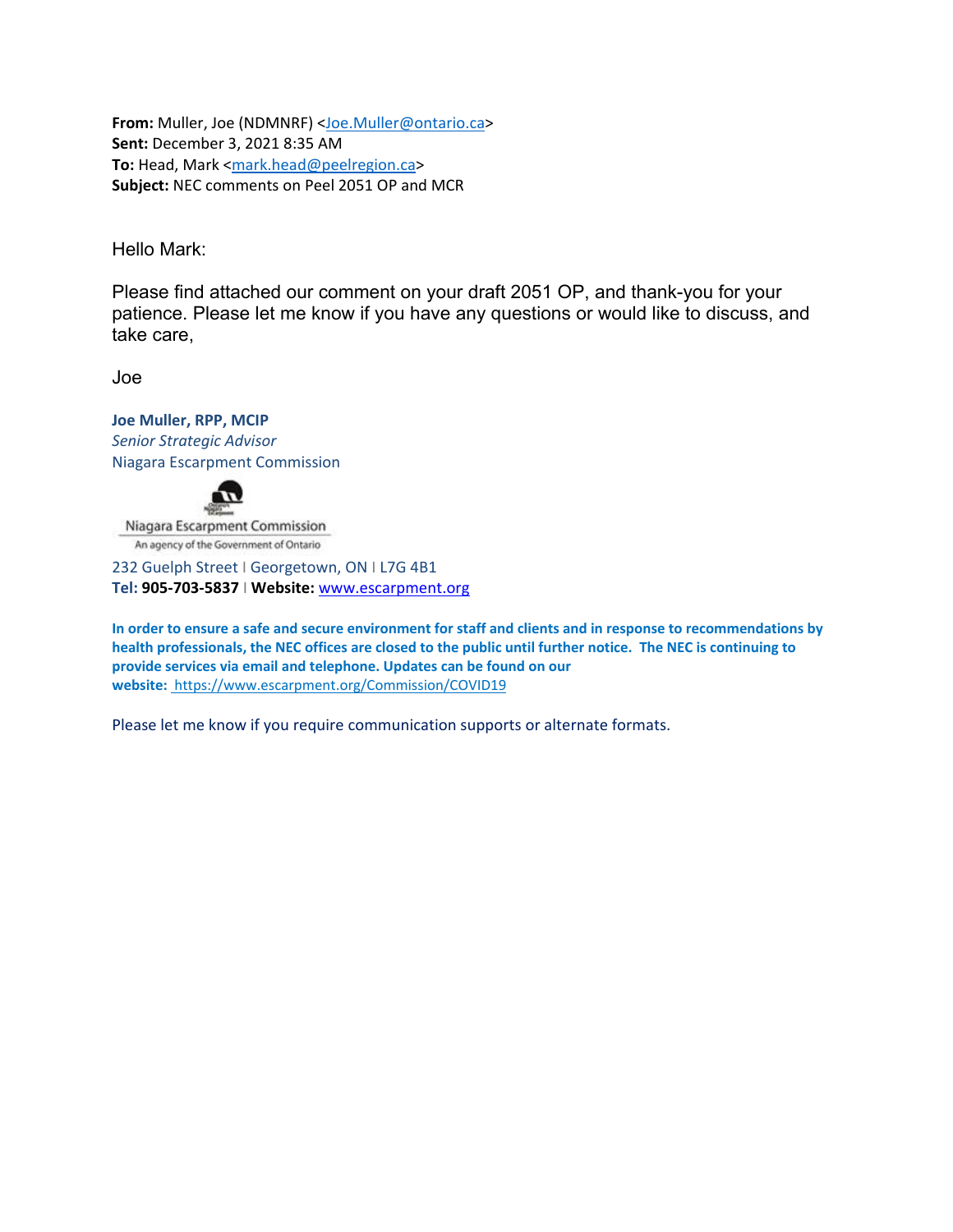**Niagara Escarpment Commission Commission de l'escarpement du Niagara**

232 Guelph St. Georgetown, ON L7G 4B1 Tel: 905-877-5191 Fax: 905-873-7452 www.escarpment.org

232, rue Guelph Georgetown ON L7G 4B1 No de tel. 905-877-5191 Télécopieur 905-873-7452 www.escarpment.org



BY EMAIL

November 30, 2021

Mark Head Manager, Research and Analysis Planning and Development Services Public Works Region of Peel

#### **Re: Niagara Escarpment Commission Comments on the Region of Peel's Draft Official Plan (October 2021)**

\_\_\_\_\_\_\_\_\_\_\_\_\_\_\_\_\_\_\_\_\_\_\_\_\_\_\_\_\_\_\_\_\_\_\_\_\_\_\_\_\_\_\_\_\_\_\_\_\_\_\_\_\_\_\_\_\_\_\_\_\_\_\_\_\_\_\_\_\_\_

Thank you for providing the Niagara Escarpment Commission (NEC) with the opportunity to comment on the proposed Official Plan (OP) for the Region of Peel. The NEC values the Region's commitment to protecting the Niagara Escarpment, and notes that the proposed OP contains robust policies that support the purpose of the Niagara Escarpment Plan, which is "to provide for the maintenance of the Niagara Escarpment and land in its vicinity substantially as a continuous natural environment, and to ensure only such development occurs as is compatible with that natural environment."

NEC staff offer the following comments that may assist in clarifying some Escarpmentrelated policies in the proposed OP:

### **Section 2.10 Niagara Escarpment**

• NEC staff notes that the preamble of this section describes the permitting authority of the NEP, and includes the following terms in italics: *development, cultural heritage resources,* and *scenic resources*. Please note that these terms are defined in the NEP and/or the *Niagara Escarpment Planning and Development Act* (NEPDA). Therefore, it is the NEP definitions that are applicable, and not those found within the proposed OP. NEC staff suggests that this be corrected by removing the italics and including a note that explains that the NEP/NEPDA definitions apply. In addition, as the first paragraph of this section comprises its definition found in the glossary, those comments apply here as well.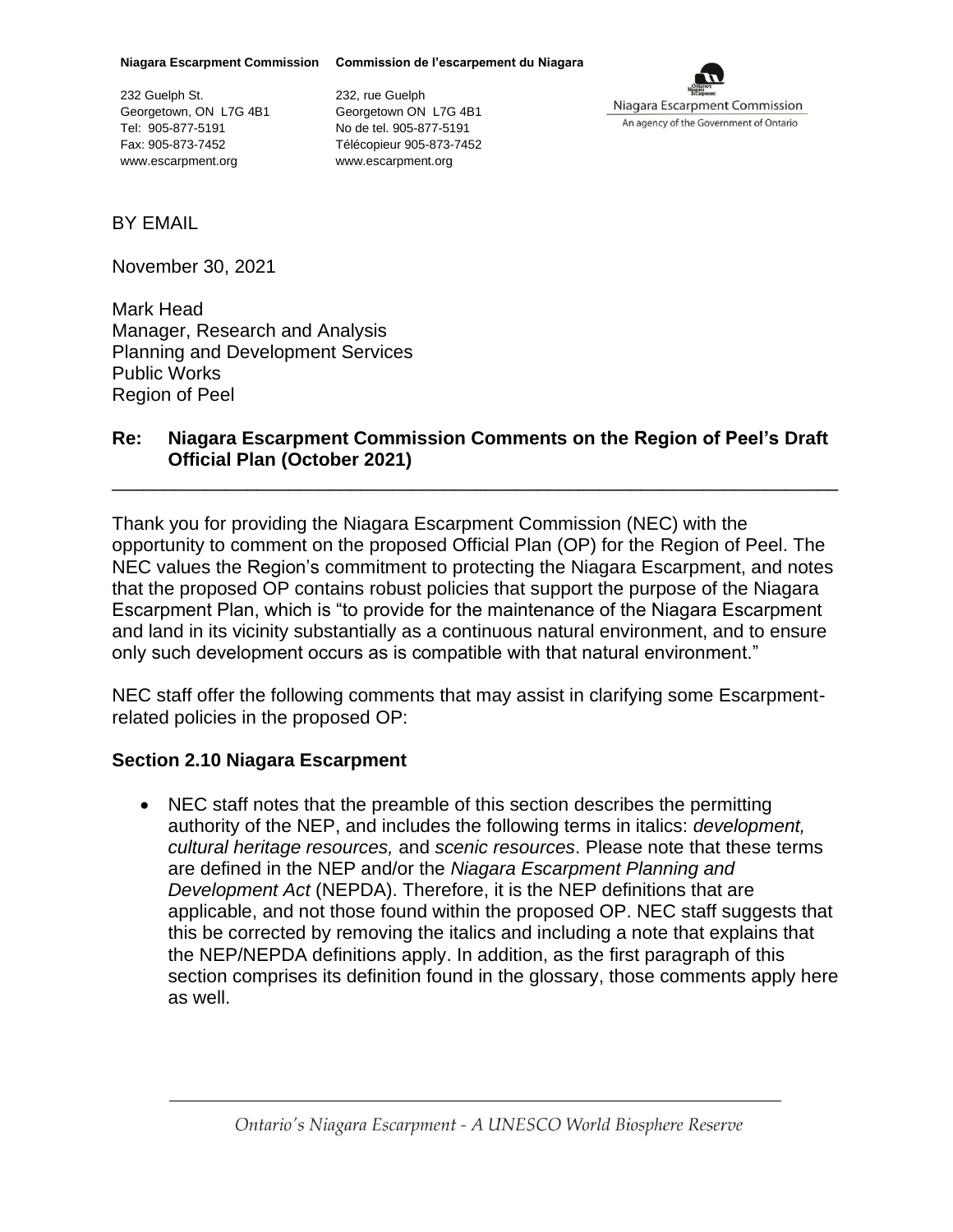# **Section 2.14.24 Woodlands**

• As NEC staff noted previously, it would be helpful to note where NEP policies apply here. While the relation of the NEP to OP policy overall is acknowledged in the preamble to this OP, it would be helpful to note in specific sections of the OP like this where it is known that NEP policies are more restrictive, e.g., significant woodlands.

# **Section 3.4 Mineral Aggregate Resources**

• 3.4.7.b: NEC staff recommend insertion of Escarpment Natural Area here alongside the Escarpment Protection Area. While this prohibition is implicitly incorporated within the definition of "Core Areas of the Greenlands System" in 3.4.7.a, identifying the Escarpment Natural Area explicitly here makes this policy clear with respect to the NEP.

## **Section 5.10.34 Regional Roads**

• NEC staff notes that where expansion is proposed for regional roads through the NEP, such as Winston Churchill Boulevard, King Street, Old Base Line Road, Hurontario Street, Airport Road, Charleston Side Road et cetera, NEP policies may be more restrictive within the NEP Area of Development Control in general. In addition, NEP policies may restrict roadworks where proposed expansion is located in Escarpment Natural Areas, wetlands, key hydrologic features or key natural heritage features. NEC staff recommends that wording be inserted in this section to reflect how NEP policy may affect proposed expansion of regional roads.

### **Section 7.4.9 Lot Creation and Lot Adjustments**

• It would be helpful to note where NEP policies apply here. While the relation of the NEP to OP policy overall is acknowledged in the preamble to this OP, it would be helpful to note in specific sections of the OP like this where it is known that NEP policies are more restrictive with respect to lot creation.

### **Glossary - Niagara Escarpment**

• NEC staff recommend amending wording to incorporate and specifically identify and differentiate between the cultural and natural categories of heritage. Further, with 2017 amendments to the Niagara Escarpment Plan, it would be appropriate to reiterate the Indigenous relationship to the Niagara Escarpment.